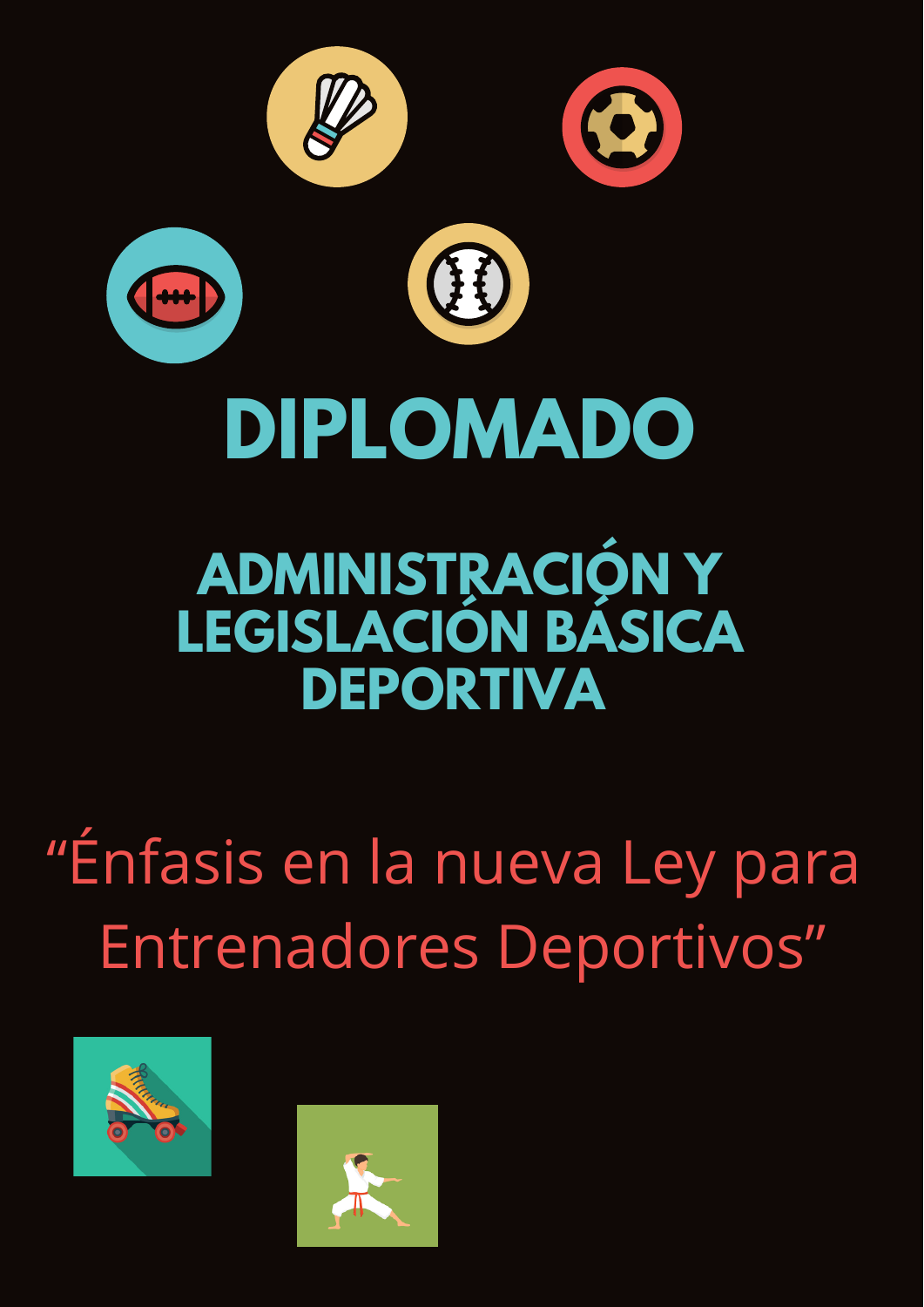







#### **EL DIPLOMADO OFRECE LA OPORTUNIDAD DE ENTENDER DE MANERA CLARA Y PRECISA LOS FUNDAMENTOS Y METODOLOGÍAS EN EL ÁREA DE LA ADMINISTRACIÓN DEPORTIVA, HACIENDO ÉNFASIS EN LA GERENCIA DEPORTIVA Y EN LOS LINEAMIENTOS GUBERNAMENTALES QUE LA REGULAN CONFORME A LA CONSTITUCIÓN NACIONAL DE COLOMBIA Y DEMÁS NORMAS QUE INTERVIENEN EN EL PROCESO FORMATIVO PARA LA CONFORMACIÓN Y DESARROLLO DE LOS ENTES DEPORTIVOS.**

**CONTRIBUIR AL DESARROLLO DE UNA CULTURA DEPORTIVA DESDE SU TEORÍA Y PRÁCTICA, LOS CUALES SON TEMAS DE ACTUALIDAD NACIONAL E INTERNACIONAL, COMO EJE FUNDAMENTAL EN LA PARTICIPACIÓN DE PROGRAMAS QUE INCENTIVEN LA ACTIVIDAD DEPORTIVA DESDE TODOS SUS ÁMBITOS.**

**OBJETIVO GENERAL ASÍ MISMO PERMITE LA COMPRENSIÓN DE LOS LINEAMIENTOS PRINCIPALES DE LA NUEVA LEY PARA ENTRENADORES DEPORTIVOS, FRENTE A LOS REQUISITOS PARA EJERCER SU ACTIVIDAD.**

**ESTE DIPLOMADO ESTÁ DIRIGIDO A PROFESIONALES DEL DEPORTE, DEPORTISTAS Y A TODA PERSONA INTERESADA EN EL CONOCIMIENTO, LA ESTRUCTURACIÓN Y LA PRÁCTICA DEPORTIVA DESDE LA INSTITUCIONALIDAD.**



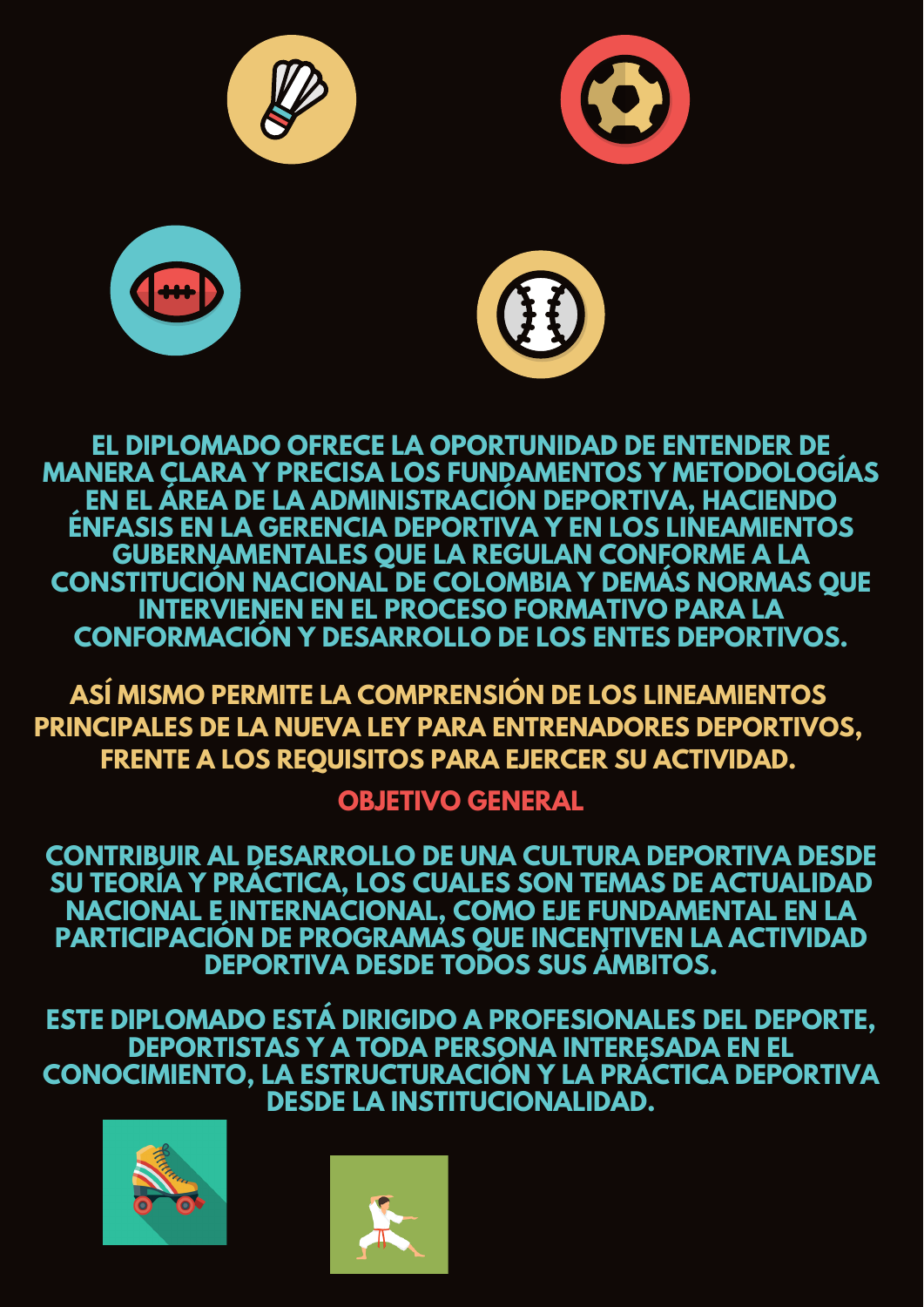

# **MODALIDAD VIRTUAL Y PRESENCIAL**

# **EL MATERIAL DE ESTUDIO SE ENTREGA EN DOCUMENTOS PDF**

# **DURACIÓN**

**EL DIPLOMADO TIENE UNA DURACIÓN 120 HORAS CERTIFICABLES.**

# **ACTIVIDADES A CUMPLIR**

### **EL ESTUDIANTE DEBERÁ CUMPLIR CON TODAS LAS ACTIVIDADES PROPUESTAS EN EL DESARROLLO DEL MÓDULO DE ESTUDIO.**

### **AL FINAL LE CORRESPONDE PRESENTAR UN TRABAJO ESCRITO SOBRE LA TEMÁTICA DESARROLLADA.**

# **ÁREAS TEMÁTICAS**

#### **EL DIPLOMADO EN CADA UNO DE SUS TEMAS, CUBRE LOS ASPECTOS MÁS RELEVANTES EN MATERIA DE POLÍTICA Y PRACTICA DEPORTIVA.**

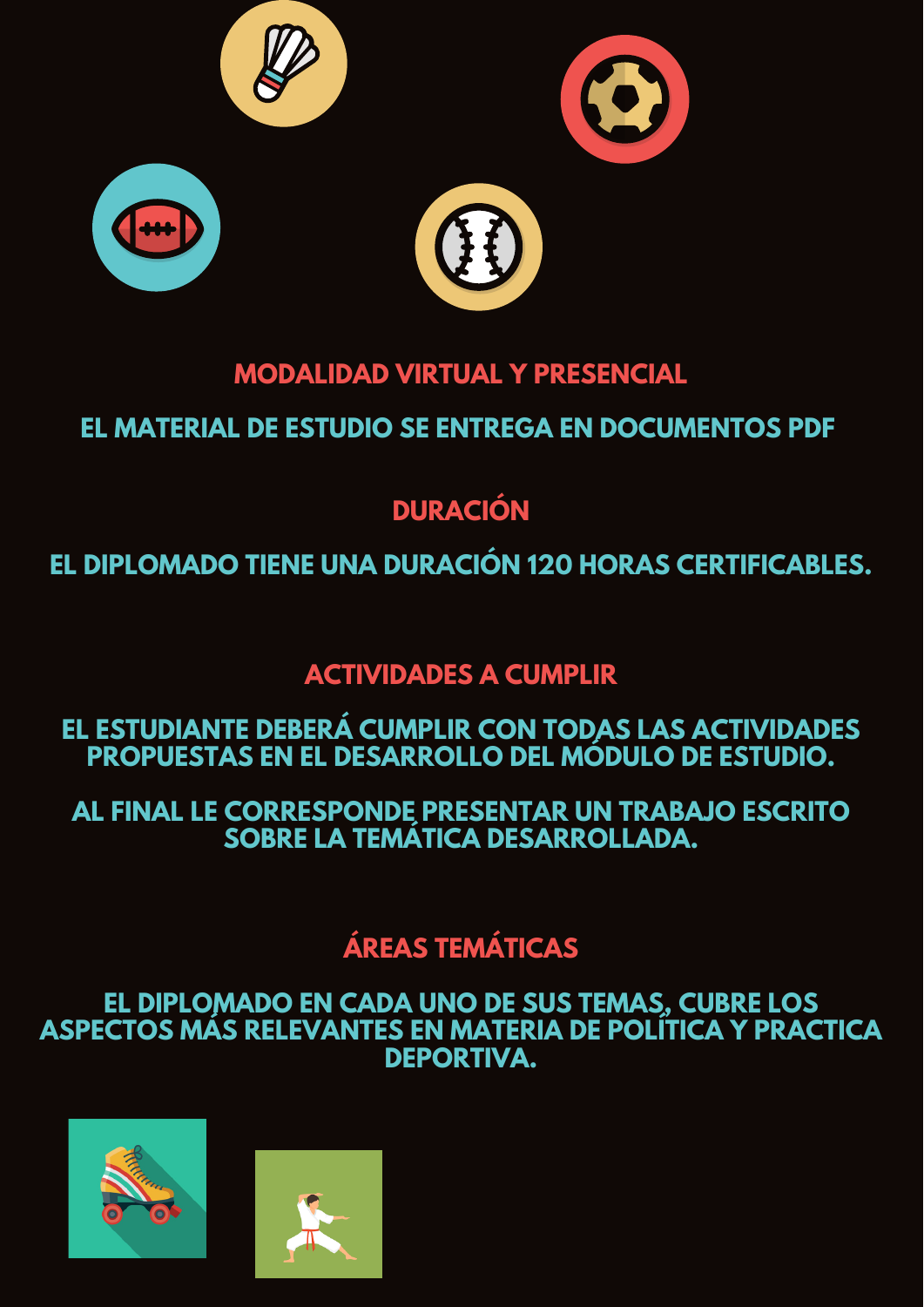

# **CONTENIDO TEMÁTICO**

# **ÉTICA DEPORTIVA Y RESPONSABILIDAD SOCIAL.**

# **GERENCIA DEPORTIVA.**

# **ELABORACIÓN DE PROYECTOS.**

**TRÁMITE Y AVAL PARA RECONOCIMIENTO DEPORTIVO.**

**PERSONERÍA JURÍDICA EN ESTABLECIMIENTOS DEPORTIVOS.**

**ESQUEMA FINANCIERO PARA ENTIDADES DEPORTIVAS. INCLUSIÓN DEPORTIVA SISTEMA Y POLÍTICAS DRAFE NORMATIVIDAD DEPORTIVA**

#### **SISTEMA NACIONAL DEL DEPORTE – ENTIDADES QUE LA CONFORMAN**

**INTRODUCCIÓN A LA NUEVA LEY DE ENTRENAMIENTO DEPORTIVO**